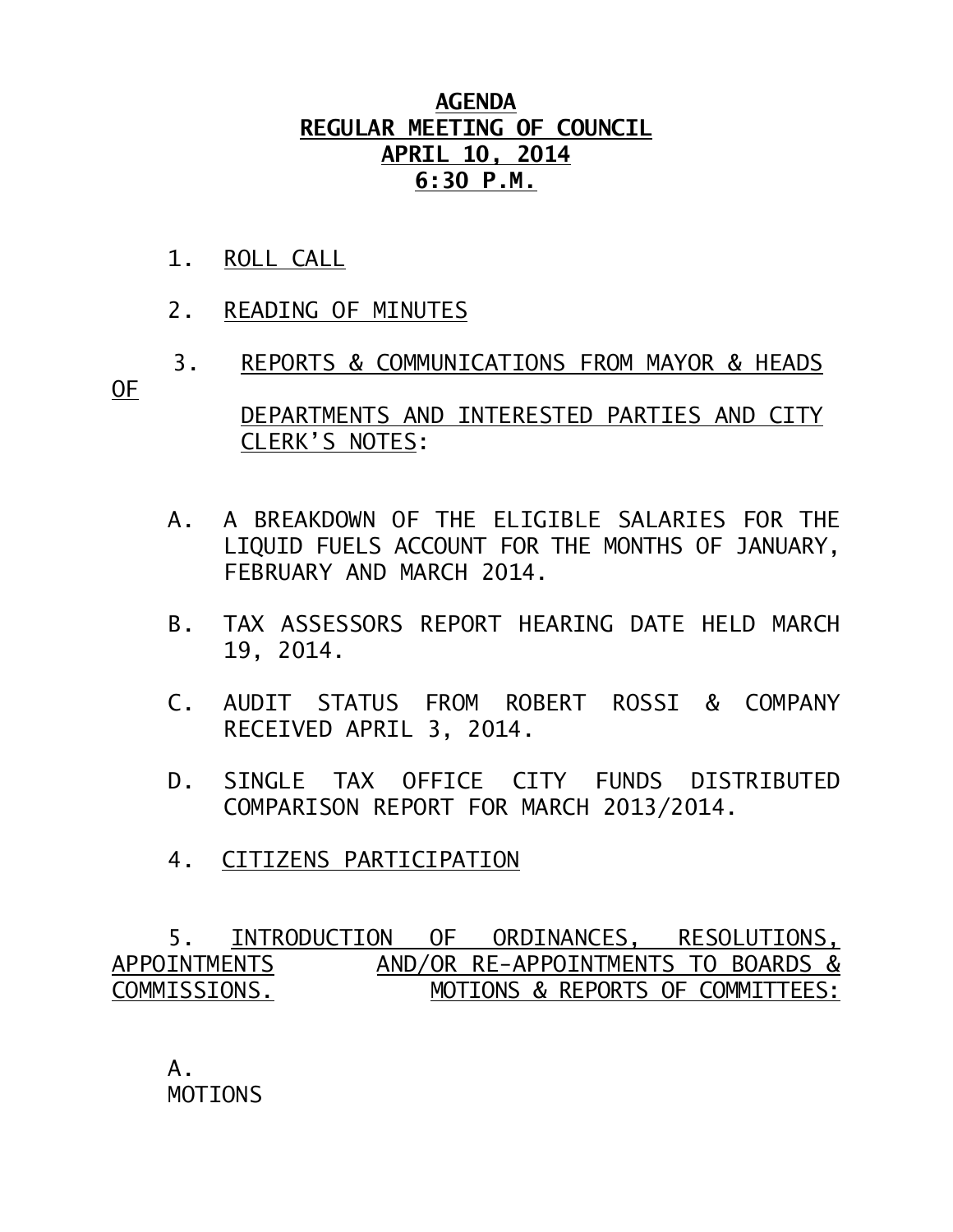B.

FOR INTRODUCTION - AN ORDINANCE - TRANSFERRING BOTH TEMPORARY AND PERMANENT EASEMENTS OVER THREE (3) PARCELS OF PROPERTY OWNED BY THE CITY OF SCRANTON LOCATED AT 2004-2006 SANDERSON AVENUE; 2008- SANDERSON AVENUE; AND 2011 ½ REAR BOULEVARD AVENUE IN CONNECTION WITH THE SCRANTON SEWER AUTHORITY'S SANDERSON AVENUE STORM WATER SEPARATION PROJECT.

 $\mathsf{C}$ .

FOR INTRODUCTION - A RESOLUTION – AUTHORIZING THE MAYOR AND OTHER APPROPRIATE CITY OFFICIALS TO EXECUTE AND ENTER INTO A PROFESSIONAL SERVICES CONTRACT WITH CECO ASSOCIATES, INC. TO SERVE AS CITY ENGINEER FOR THE CITY OF SCRANTON FOR THE PERIOD OF TWO (2) YEARS FROM APRIL 15, 2014 THROUGH MARCH 31, 2016.

D.

FOR INTRODUCTION - A RESOLUTION – DESIGNATING THE CITY OF SCRANTON'S STAFF ACCOUNTANT, NANCY KRAKE AS SCRANTON'S OPEN RECORD OFFICER, TO RECEIVE REQUESTS FOR PUBLIC RECORDS, TO DIRECT REQUESTS TO APPROPRIATE PERSONNEL, TO TRACK SCRANTON'S PROGRESS IN RESPONDING TO REQUESTS, AND TO ISSUE INTERIM AND FINAL RESPONSES UNDER PENNSYLVANIA'S RIGHT-TO-KNOW LAW.

E.

FOR INTRODUCTION - A RESOLUTION – DESIGNATING THE CITY OF SCRANTON'S BUSINESS ADMINISTRATOR, DAVID M. BULZONI TO ACT AS SCRANTON'S ALTERNATE OPEN RECORDS OFFICER TO RECEIVE REQUESTS FOR PUBLIC RECORDS, TO DIRECT REQUESTS

TO APPROPRIATE PERSONNEL, TO TRACK PROGRESS IN RESPONDING TO REQUESTS, AND TO ISSUE INTERIM AND FINAL RESPONSES UNDER PENNSYLVANIA'S RIGHT-TO-KNOW LAW.

F.

FOR INTRODUCTION - A RESOLUTION – AUTHORIZING THE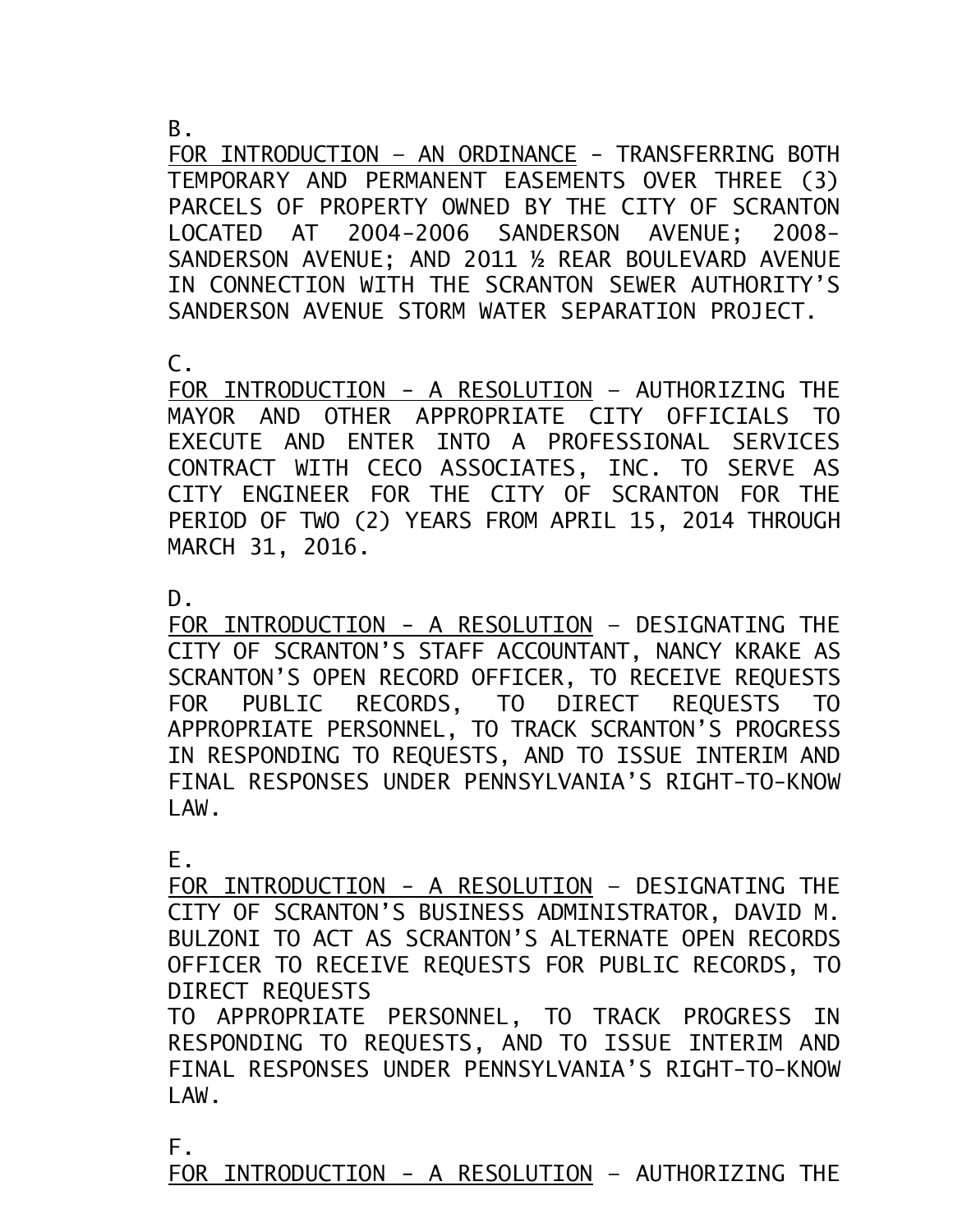MAYOR AND OTHER APPROPRIATE CITY OFFICIALS TO EXECUTE AND ENTER INTO A MEMORANDUM OF AGREEMENT BETWEEN LOCAL LODGE 2462 AND THE CITY OF SCRANTON AND THE SCHOOL DISTRICT OF THE CITY OF SCRANTON REGARDING THE SINGLE TAX OFFICE COLLECTIVE BARGAINING AGREEMENT.

6. CONSIDERATION OF ORDINANCES - READING BY TITLE

 $\equiv$ 

A.

READING BY TITLE - FILE OF COUNCIL NO. 13, 2014 -

AN

ORDINANCE - ABOLISHING AND CLOSING OECD ACCOUNTS WITH COMMUNITY BANK, NA AND FIRST NATIONAL BANK TRANSFERRING THE FUNDS FROM THOSE ACCOUNTS TO PNC BANK ACCOUNT LISTED BELOW.

## 7. FINAL READING OF RESOLUTIONS AND ORDINANCES-

A.

FOR CONSIDERATION BY THE COMMITTEE ON FINANCE -FOR ADOPTION – FILE OF COUNCIL NO. 12, 2014 - AMENDING FILE OF COUNCIL NO. 11, 1999, AS AMENDED, ENTITLED "AMENDING FILE OF THE COUNCIL NO. 9, 1935, (AS AMENDED) AN ORDINANCE REGULATING THE LICENSING OF PURCHASERS OF SCRAP GOLD, OLD GOLD, SILVER, JEWELRY, CLOTHING AND OTHER VALUABLE ARTICLES, AND PROVIDING PENALTIES FOR THE VIOLATION THEREOF", BY ADDING ADDITIONAL TERMS, INCREASING THE LICENSING FEE, INCREASING THE PENALTIES OF VIOLATIONS THEREOF, PROVIDING FOR SUSPENSION OF LICENSES, AND MODERNIZING THE LANGUAGE THEREOF, AND INCORPORATING RULES AND REGULATIONS BY FURTHER MAKING AMENDMENTS TO INCREASE THE LICENSE FEE IN SECTION 2 FROM FIFTY DOLLARS (\$50.00) TO ONE HUNDRED DOLLARS (\$100.00) PER FILE OF COUNCIL NO. 178 OF 1992 SECTION 1 CODIFIED IN CHAPTER 340 PEDDLING AND SOLICITING §340-13 (A) FEES AND AMENDING SECTION 4 (A) TO PROVIDE ADDITIONAL INFORMATION TO BETTER IDENTIFY THE SELLER AND THE GOODS OR ARTICLE BEING SOLD AND SECTION 5 (A) TO INCREASE THE PENALTIES FOR NON COMPLIANCE WITH THE PROVISIONS OF THIS ORDINANCE